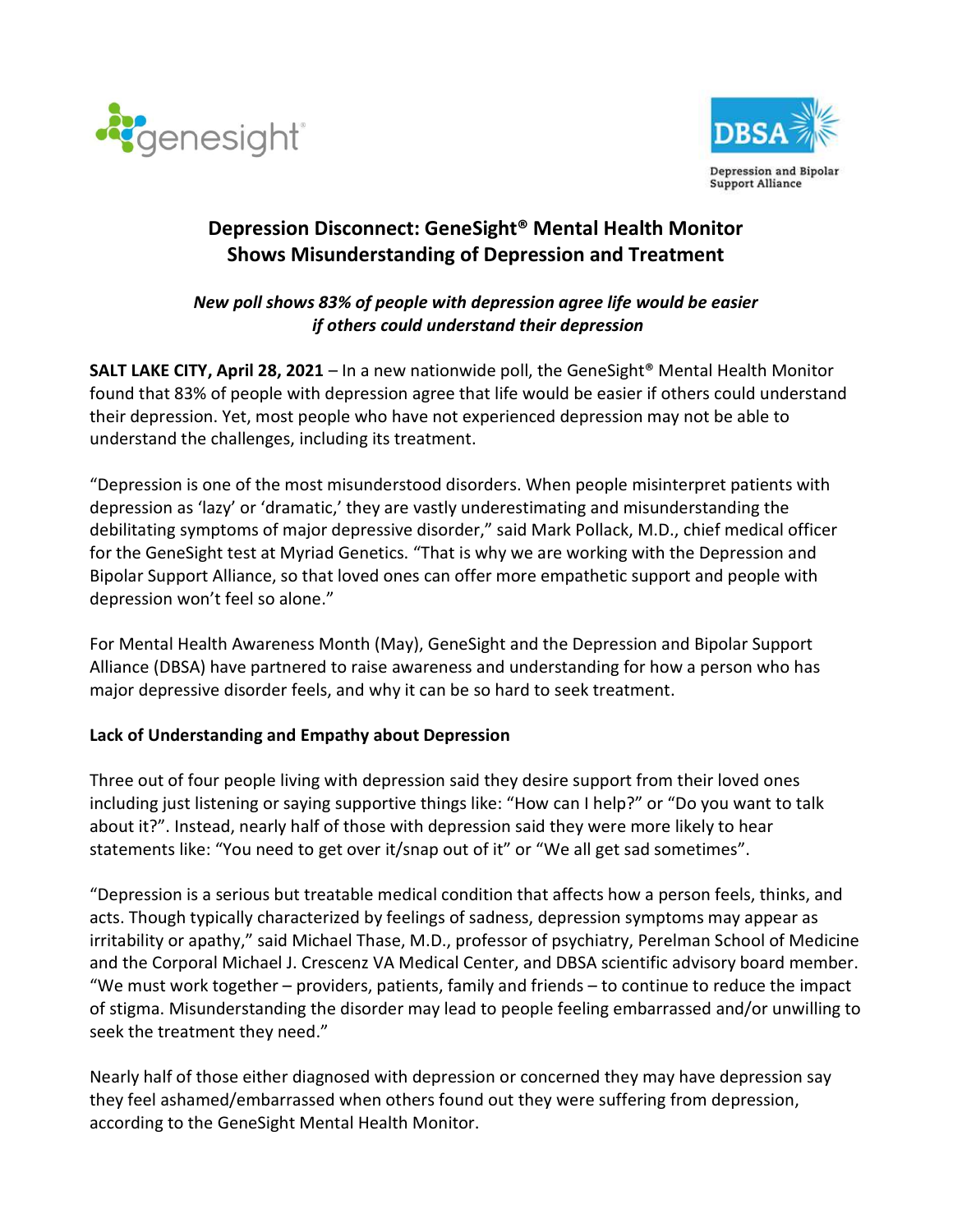#### Pandemic Prompts Search for New Treatment

More than half of those diagnosed with depression indicated in the poll that they started a new medication since the start of the pandemic. Nevertheless, for some, starting a new depression medication doesn't guarantee success.

More than half of people diagnosed with depression said they have tried four or more depression medications in their lifetime, with nearly 1 in 4 respondents reporting they have tried six or more medications to try to find relief.

"I couldn't get out of bed to take care of my children, much less go to the doctor multiple times to try new medicines that 'might' help," said Amanda, a 25-year-old woman who was diagnosed with major depressive disorder. "The years of trial and error were so frustrating and discouraging. You feel like you are stuck living that way."

Those who indicated in the GeneSight Mental Health Monitor that they had experienced the trialand-error process described the experience as:

- "On a rollercoaster" (51%)
- "I'm just waiting for the next side effect" (45%)
- "Walking through a maze blindfolded" (44%)
- "Playing a game of darts, only I'm the dartboard" (42%)

While 4 in 10 of those diagnosed with depression say they are not confident that their depression medications will work for them, 7 in 10 would feel "hopeful" if their doctor recommended genetic testing as part of their treatment plan.

Genetic testing, like the GeneSight Psychotropic test, analyzes how a patient's genes may affect their outcomes with medications commonly prescribed to treat depression, anxiety and other psychiatric conditions.

"With just a simple cheek swab, the GeneSight test provides your clinician with information about which medications may require dose adjustments, be less likely to work, or have an increased risk of side effects based on a patient's genetic makeup," said Dr. Pollack. "It's one of many tools in a physician's toolbox that may help get patients on the road to feeling more like themselves again."

#### Conquering the Depression Disconnect

While 7 in 10 adults said that they are more conscious about their own or others' mental health challenges than they were before the pandemic began, less than half of adults are very confident they can recognize if a loved one is suffering from depression, according to the GeneSight Mental Health Monitor.

For a better understanding of depression and treatment, visit KnowMentalHealth.com. For more information on how genetic testing can help inform clinicians in depression treatment, please visit genesight.com.